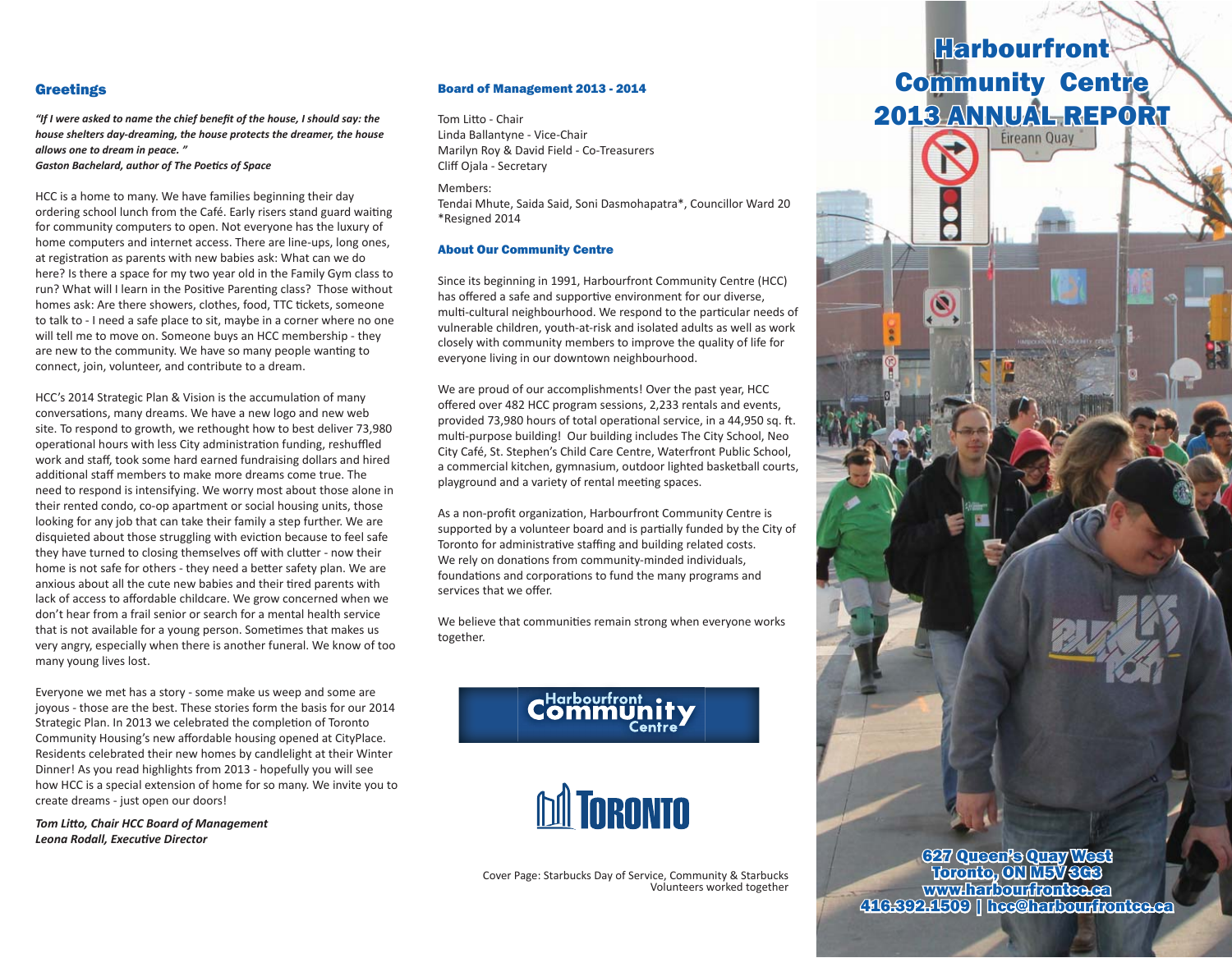### **Statement of Operations**

|                                                                              | 2013          | 2012          |
|------------------------------------------------------------------------------|---------------|---------------|
| Program Revenue                                                              | Actual        | Actual        |
| Grants                                                                       |               |               |
| Government of Canada                                                         | 127,362<br>\$ | \$<br>124,108 |
| Provincial                                                                   | 55,383        | 53,324        |
| City of Toronto                                                              | 88,499        | 105,508       |
| <b>Other Foundations</b>                                                     | 29,579        | 37,639        |
|                                                                              | 300,823       | 320,579       |
|                                                                              |               |               |
| Donations/Fundraising/Other                                                  | 64,954        | 93,105        |
| Program and Membership Fees                                                  | 177,977       | 159,429       |
| <b>Rental Fees</b>                                                           | 122,791       | 108,655       |
| Interest                                                                     | 11,175        | 10,349        |
|                                                                              | 376,897       | 371,538       |
| <b>Program Operating Expenditure</b>                                         |               |               |
| Salaries and Wages                                                           | 425,806       | 445,935       |
| <b>Employee Benefits</b>                                                     | 55,895        | 61,306        |
| <b>Materials and Supplies</b>                                                | 118,041       | 135,348       |
| <b>Purchase of Services</b>                                                  | 54,223        | 48,113        |
| <b>Asset Amortization</b>                                                    | 3,888         | 5,029         |
|                                                                              | 657,853       | 695,731       |
|                                                                              |               |               |
| Excess of (expenditures over revenue)<br>Revenue over expenditures - Program | 19,867        |               |
|                                                                              |               | (3,614)       |
| <b>Administration Operating Expenditure</b>                                  |               |               |
| Salaries and Wages                                                           | 814,430       | 811,329       |
| <b>Employee Benefits</b>                                                     | 206,902       | 227,120       |
| <b>Materials and Supplies</b>                                                | 69,958        | 57,345        |
| <b>Purchase of Services</b>                                                  | 82,728        | 86,592        |
| Amortization of Capital Assets                                               | 3,209         | 3,377         |
| Amortization of deferred Capital Cont.                                       | (3, 209)      | (3, 377)      |
|                                                                              | 1,174,018     | 1,182,386     |
|                                                                              |               |               |
| City of Toronto funds -<br>Core Administration                               | 1 174 142     | 1 196 217     |

124

13,831

Funding payable by City of Toronto

**Our generous Donors** 

#### **Corporate Partners & Foundations**

**3Magine Inc Amsterdam BrewHouse** BizSyz Inc. **Blue Goose Pure Foods Canadian Tire Jumpstart** Chopra Yoga Centre, QQ **Coal Harbour Properties Concord Adex - CityPlace Corus Entertainment** Don's Wholesale Meats DTAH (Du Toit, Allsopp, Hillier) FleishmanHillard **Fort York Harbourfront Dental Office** Hunters Landing, Liberty Vil. **Home Depot - Bradford Kids Can Press Lakefront Clinics** Loblaws, Queen's Quay Lolë Women Maple Leaf Quay Project Ltd. **Molson Canada Mountain Equipment Co-op National Ballet of Canada** Neo City Café **Nike** PawsWay

**Porter Airlines PULP Queen's Quay Terminal Radisson Admiral Hotel Rainbow Cinemas Redpath Sugar RBC, Queen's Quay** Shoppers Drug Mart, QQ Sobeys, Queen's Quay Sonsuh **Sony Pictures Starbucks Canada** Starbucks, Queen's Quay Subway Sandwiches, QQ Sunny Mummy Spa & Boutique **TELUS Canada TELUS Toronto Community Bd** The SPoT Toronto Three60Legal Tim Horton Children's Fdtn. **Tim Horton 2119033 Toronto Star Fresh Air Fund Toronto Port Authority Walmart Evergreen Green Waterview Dental Williams Coffee Pub** 

#### **City of Toronto**

**Children's Services Community Services Partnership Program Facility Management Real Estate Services** Parks, Forestry & Recreation **Toronto Public Health** 

#### **Government Partners**

**Community Action Program** for Children - Public Health **Agency of Canada (PHAC) Government of Canada -New Horizons for Seniors** 

Ministry of Health and Longterm Care - Elderly Persons Centre Service Canada - Canada **Summer Jobs** 

**Toronto Public Library -**

**Toronto Police Services (14 &** 

**Community Police Liaison** 

Committee - 14 Division

**Sanderson Branch** 

52 Divisions)

#### **Our valued Supporters**

#### **Agencies & Community Partners**

**Arcadia Housing Cooperative Architecture for Humanity BQNA Big Brothers/Big Sisters of Toronto (BBBST) Centennial College College Montrose Children's Place - Ontario Early Years CUPE Local 343 David Duronio League Elite Wellness Services Inc. Family Services Toronto (GUHD) George Brown College Girl Guides of Canada Harbour Channel Housing Co-op Humber College** Kensington-Bellwoods **Community Legal Services** Keys to Serenity - AA KidsKare **Lakefront Medical Pharmacy Liberty Village Toastmasters Middle Childhood Matters Queen's Quay Disabled Sailing Rverson University Shadowland Theatre** 

**St. Stephen's Community House Childcare** The City School, TDSB **Tropicana Community Services Toronto Community Housing Toronto Neighbourhood Centres University of Toronto Volunteer Canada Waterfront BIA Waterfront Public School, TDSB Waterfront Montessori Children's Centre Windfall Clothing Youth Employment Services** 

#### ... Thanks to the many individuals who supported HCC



**TELUS Day of Giving** Community & TELUS volunteers worked together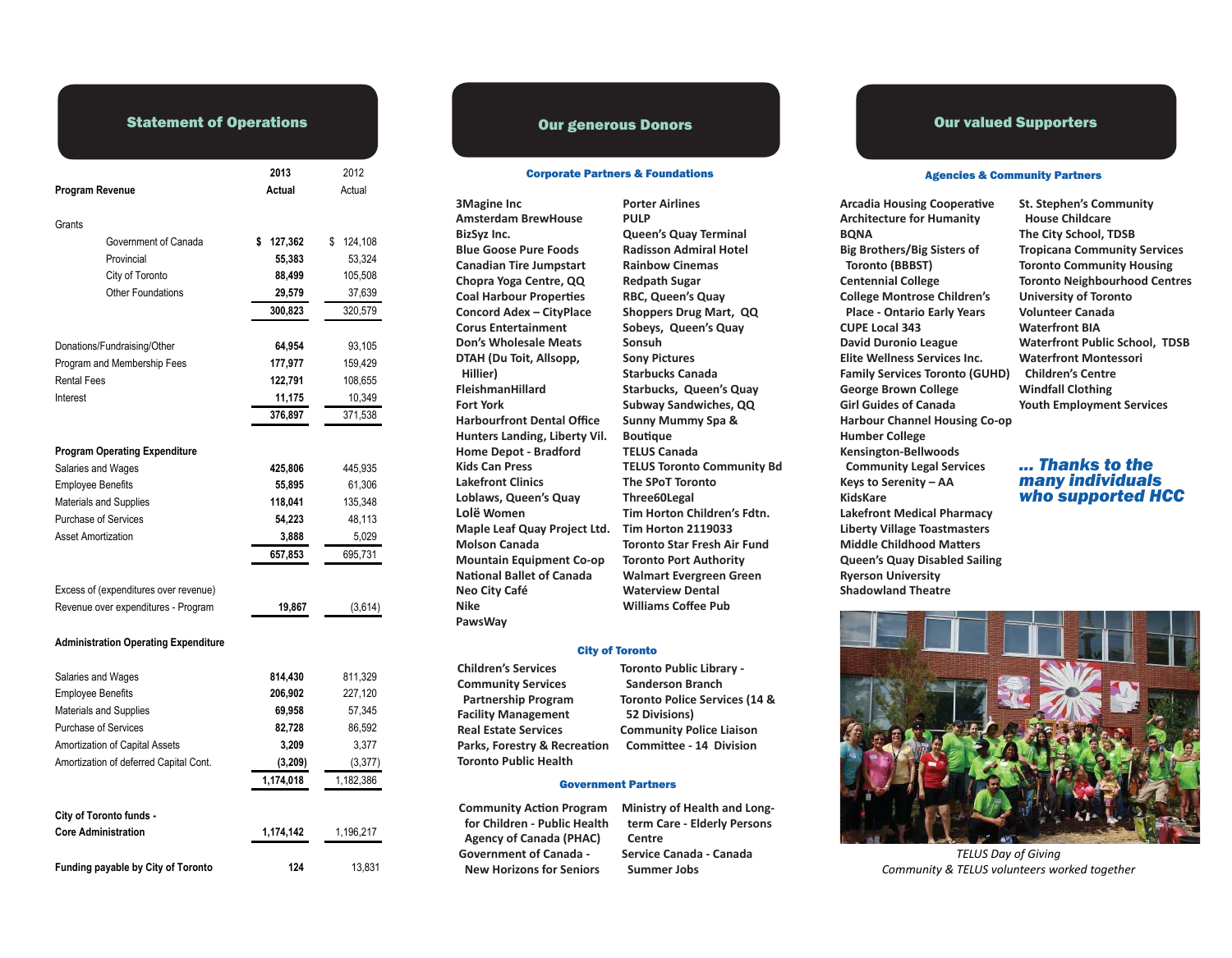# Our Growth in Numbers

**Strategic work** resulted in staff restructuring allowing for 2 new staff positions to achieve our mandate and program expansions:

- 193 programs with 16 new programs 9.04% increase.
- 482 program sessions with 29 new sessions 6.4% increase.
- 246 FREE program sessions and \$52,578 for the 2014 Fee Assistance Fund - 15.71% increase.
- 2,700 members with 455 new members 13% increase.

### We delivered **73,980** hours of operational service - 8.02%  $\left(\sqrt[3]{\frac{1}{2}}\right)$ increase.

## Organized 22 Annual Special Events:

- 
- Black History Month
- 
- International Women's Day
- 
- Youth Urban Arts Fest
- Holiday Events and **MORE!**
- Greetings from the Motherland was a unique, visual arts project led by photographer Mindy Stricke and funded by Canada Council for the Arts. 9 weeks of collabora� ve workshops with 15 mothers who We served **216,280** participants of all explored motherhood through photography, storytelling, performance, music, and sound. A final art exhibit held at Arcadia Co-op celebrated the art created during the project. Greeting  $\alpha$  project.





### **839** volunteers donated **19,577** volunteer hours - 29.88% volunteer increase.

- We worked with 100+ community partners to deliver programs and services. The value our partners bring by providing program supplies, meals, clothes and skills is PRICELESS!
- 75 TELUS employees and their families volunteered a day of their time to spruce up HCC with 30 projects on the TELUS Day of Giving.
- We celebrated the continued success of the Waterfront Good Food Market with a community BBQ attended by 100+ marketers. volume and community Community Rentals contributed by  $\mathcal{L}(\mathcal{C})$

#### We served **216,280** participants of all ages - from almost every neighbourhood across the City! w<sub>e served</sub> 216,280 ages - from almost every nei

- Community Engagement at its best! \$16,000 cash + 400 Starbucks Day of Service volunteers + expertise from Home Depot and Volunteer Canada + 30 community youth and community leaders = RESULTS: 40 improvement projects completed in 1 day and garden revitalization for Toronto Community Housing residents at Bathurst Quay. **BEST MEMORY EVER!**
- HCC welcomed neighbours settling into Toronto Community Housing's 2 new affordable housing buildings in CityPlace with their first Winter Holiday Dinner prepared by 25 residents. HCC welcomed neighbours settling into Toronto Com
- HCC's annual **Holiday Gift Drive** provided donated food, clothing and gifts for 75 families with 151 children, 30 isolated adults and seniors. Special thanks to CPLC (Community Police Liaison Committee), Toronto Police Services - 14 Division, Porter Airlines employees, Redpath Sugar, Shoppers Drug<br>Mart, and Concord Adex for their generosity!



- 444 Businesses and Community groups rented HCC space.
- At least 2,233 TIMES in the year our Facility Team set up chairs, tables, microphones, stages, video equipment, volleyball nets and more for community meetings, public forums, City wide planning consultations, educational workshops, movie shoots, children's talent shows, badminton and yoga classes & more!
- 661 people on average visit HCC every day!



Produce from HCC Community Connect Gardens